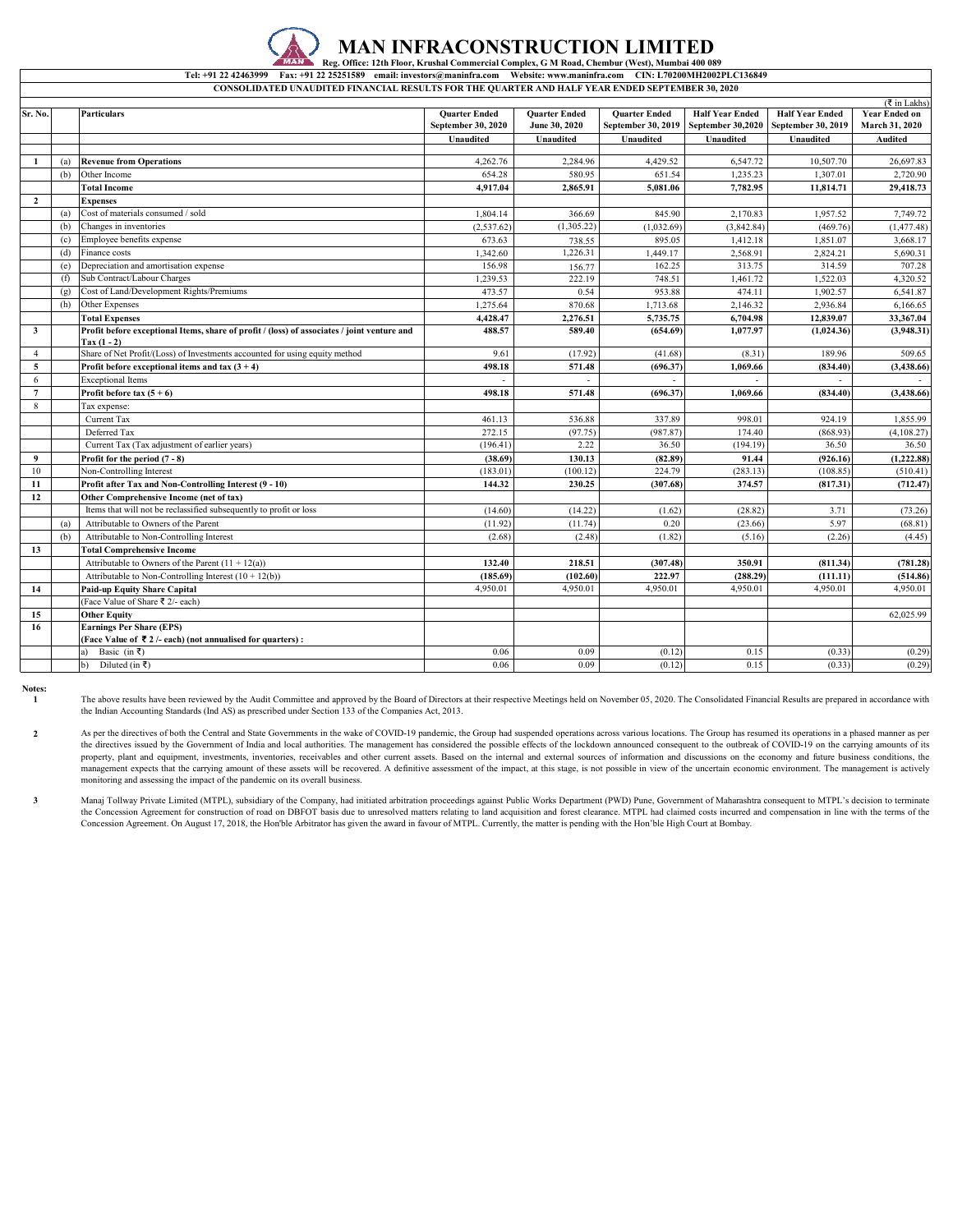The Standalone Financial Results of the Company are available on the website of the Company www.maninfra.com and on the website of the National Stock Exchange of India Limited www.nseindia.com and of BSE Limited www.bseindia.com. Key Standalone financial information is as follows:

|     |                                        |                      |                      |                      |                        |                                                              | ( ₹ in Lakhs)         |
|-----|----------------------------------------|----------------------|----------------------|----------------------|------------------------|--------------------------------------------------------------|-----------------------|
|     | Sr. Particulars                        | <b>Ouarter Ended</b> | <b>Ouarter Ended</b> | <b>Ouarter Ended</b> | <b>Half Year Ended</b> | <b>Half Year Ended</b>                                       | <b>Year Ended on</b>  |
| No. |                                        | September 30, 2020   | June 30, 2020        |                      |                        | September 30, 2019   September 30, 2020   September 30, 2019 | <b>March 31, 2020</b> |
|     |                                        | Unaudited            | Unaudited            | Unaudited            | Unaudited              | Unaudited                                                    | Audited               |
|     | Total Revenue (Including Other Income) | 4,405.04             | 3.071.37             | 3.697.95             | 7.476.41               | 8,494.32                                                     | 20.329.93             |
|     | Profit/Loss before Tax                 | 2.225.25             | 1.945.38             | 1.510.75             | 4.170.63               | 3.924.42                                                     | 8,857.96              |
|     | Profit/Loss after Tax                  | 2,027.57             | 1,462.64             | 1.152.44             | 3.490.21               | 2,865.72                                                     | 6,872.60              |

**5** Unaudited Consolidated Segment wise Revenue, Results, Assets and Liabilities for the Quarter and Half year ended September 30, 2020:

|                | Unaudited Consonuated Segment wise Revenue, Results, Assets and Liabinities for the Quarter and Hair year ended September 90, 2020. |                      |                      |                      |                                                              |                        | ( ₹ in Lakhs)        |
|----------------|-------------------------------------------------------------------------------------------------------------------------------------|----------------------|----------------------|----------------------|--------------------------------------------------------------|------------------------|----------------------|
| Sr.            | <b>Particulars</b>                                                                                                                  | <b>Quarter Ended</b> | <b>Quarter Ended</b> | <b>Quarter Ended</b> | <b>Half Year Ended</b>                                       | <b>Half Year Ended</b> | <b>Year Ended on</b> |
| No.            |                                                                                                                                     | September 30, 2020   | June 30, 2020        | September 30, 2019   | <b>September 30,2020</b>                                     | September 30, 2019     | March 31, 2020       |
|                |                                                                                                                                     | <b>Unaudited</b>     | Unaudited            | <b>Unaudited</b>     | Unaudited                                                    | Unaudited              | <b>Audited</b>       |
| -1             | <b>Segment Revenue</b>                                                                                                              |                      |                      |                      |                                                              |                        |                      |
| (a)            | EPC (Engineering, Procurement and Contracting)                                                                                      | 3,428.01             | 1.094.16             | 1.899.14             | 4,522.17                                                     | 4,510.74               | 13,463.72            |
| (b)            | Real Estate                                                                                                                         | 1.901.17             | 1,254.21             | 2,877.60             | 3,155.38                                                     | 7,297.43               | 18,172.01            |
| (c)            | Unallocated                                                                                                                         |                      |                      |                      |                                                              |                        |                      |
|                | <b>Total Segment Revenue</b>                                                                                                        | 5,329.18             | 2,348.37             | 4,776.74             | 7,677.55                                                     | 11,808.17              | 31,635.73            |
|                | Less: Inter Segment Revenue                                                                                                         | 1.066.42             | 63.41                | 347.22               | 1,129.83                                                     | 1,300.47               | 4,937.90             |
|                | <b>Net Sales / Income from Operations</b>                                                                                           | 4,262.76             | 2,284.96             | 4,429.52             | 6,547.72                                                     | 10,507.70              | 26,697.83            |
|                |                                                                                                                                     |                      |                      |                      |                                                              |                        |                      |
| $\overline{2}$ | <b>Segment Results</b>                                                                                                              |                      |                      |                      |                                                              |                        |                      |
| (a)            | <b>EPC</b>                                                                                                                          | (108.41)             | (191.62)             | (240.90)             | (300.03)                                                     | (30.98)                | 140.47               |
| (b)            | Real Estate                                                                                                                         | 1.579.38             | 1,796.23             | 1.009.20             | 3,375.61                                                     | 1.948.54               | 1,947.43             |
| (c)            | Unallocated                                                                                                                         | 369.81               | 193.18               | (15.50)              | 562.99                                                       | 72.25                  | 163.75               |
|                | <b>Total Segment Results</b>                                                                                                        | 1,840.78             | 1,797.79             | 752.80               | 3,638.57                                                     | 1,989.81               | 2,251.65             |
|                | Less: Finance Costs                                                                                                                 | 1.342.60             | 1,226.31             | 1,449.17             | 2,568.91                                                     | 2,824.21               | 5,690.31             |
|                | Total Profit / (Loss) Before Tax including Share of Profit / (Loss) of associates / joint                                           | 498.18               | 571.48               | (696.37)             | 1,069.66                                                     | (834.40)               | (3,438.66)           |
|                | venture                                                                                                                             |                      |                      |                      |                                                              |                        |                      |
|                |                                                                                                                                     | As at                | As at                | As at                | As at                                                        | As at                  | As at                |
|                |                                                                                                                                     | September 30, 2020   | June 30, 2020        |                      | September 30, 2019   September 30, 2020   September 30, 2019 |                        | March 31, 2020       |
|                |                                                                                                                                     | <b>Unaudited</b>     | Unaudited            | <b>Unaudited</b>     | <b>Unaudited</b>                                             | <b>Unaudited</b>       | Audited              |
| 3              | <b>Segment Assets</b>                                                                                                               |                      |                      |                      |                                                              |                        |                      |
| (a)            | <b>EPC</b>                                                                                                                          | 24,804.15            | 24,226.96            | 23,870.80            | 24,804.15                                                    | 23,870.80              | 26,421.57            |
| (b)            | Real Estate                                                                                                                         | 60,257.76            | 58,350.28            | 56.933.05            | 60,257.76                                                    | 56,933.05              | 58,982.99            |
| (c)            | Unallocated                                                                                                                         | 48,880.22            | 45,949.86            | 52,631.04            | 48,880.22                                                    | 52,631.04              | 44,395.27            |
|                | <b>Total Segment Assets</b>                                                                                                         | 1,33,942.13          | 1,28,527.10          | 1,33,434.89          | 1,33,942.13                                                  | 1,33,434.89            | 1,29,799.83          |
|                |                                                                                                                                     |                      |                      |                      |                                                              |                        |                      |
| $\overline{4}$ | <b>Segment Liabilities</b>                                                                                                          |                      |                      |                      |                                                              |                        |                      |
| (a)            | <b>EPC</b>                                                                                                                          | 9,954.34             | 8,984.50             | 5,614.56             | 9,954.34                                                     | 5,614.56               | 9,247.09             |
| (b)            | Real Estate                                                                                                                         | 10,210.35            | 9,164.67             | 8,267.29             | 10,210.35                                                    | 8,267.29               | 10,963.18            |
| (c)            | Unallocated                                                                                                                         | 46,814.33            | 43,183.44            | 51,017.84            | 46,814.33                                                    | 51,017.84              | 42,613.56            |
|                |                                                                                                                                     |                      |                      |                      |                                                              |                        |                      |
|                | <b>Total Segment Liabilities</b>                                                                                                    | 66.979.02            | 61,332.61            | 64,899.69            | 66.979.02                                                    | 64,899.69              | 62,823.83            |

Note: The Segment information has been prepared in line with the review of operating results by the Managing Director / Chief Operating Decision Maker (CODM), as per Ind AS 108 "Operating Segment". The accounting principles used in the preparation of the financial statement are consistently applied in individual segment to prepare segment reporting.

**6** Figures for previous periods are re-classified / re-arranged / re-grouped, wherever necessary.

**For and on behalf of Board of Directors**

**Date: November 05, 2020 DIN : 06500239**

**4**

**Manan P. Shah Place: Mumbai Managing Director**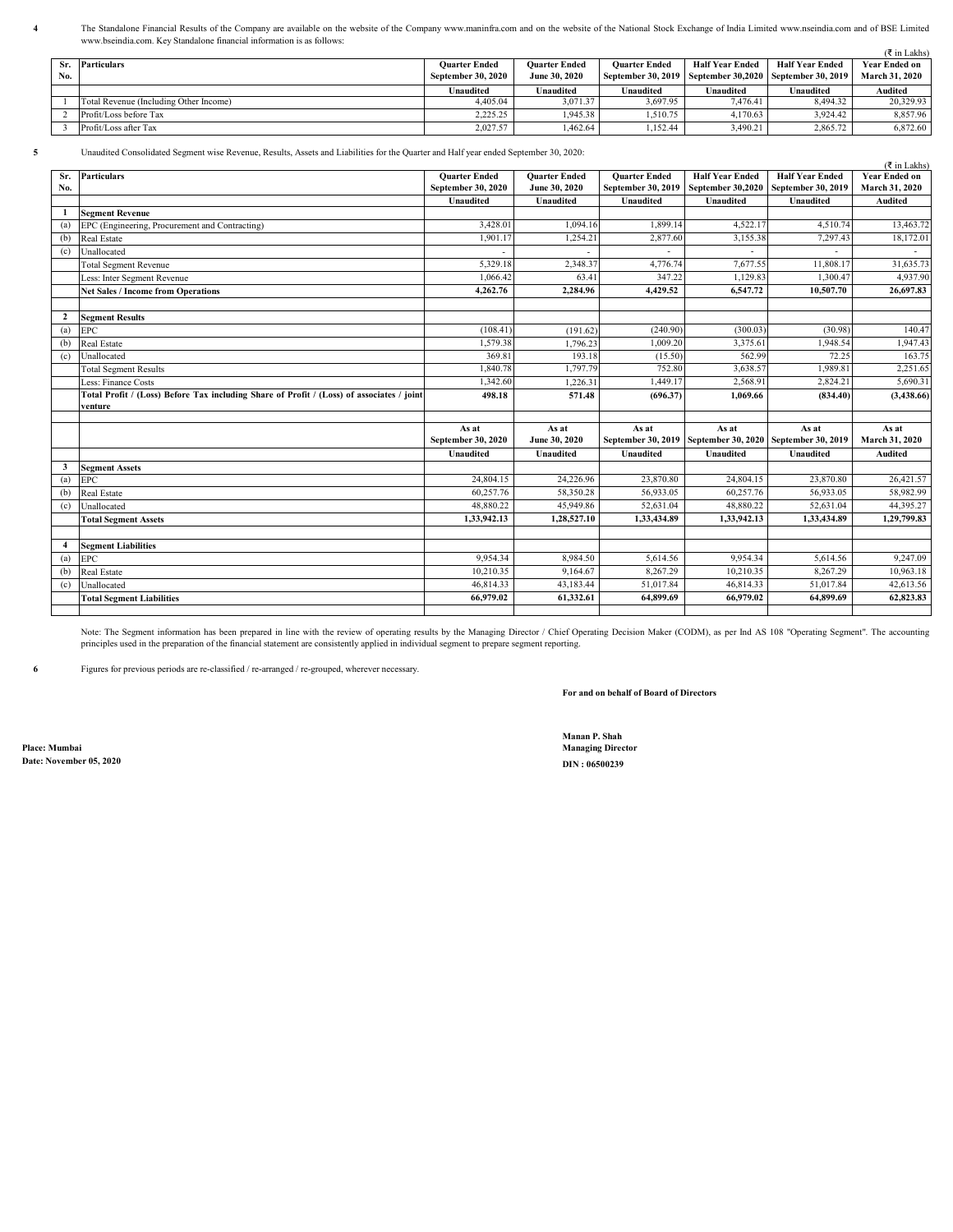

## **MAN INFRACONSTRUCTION LIMITED**

**Reg. Office: 12th Floor, Krushal Commercial Complex, G M Road, Chembur (West), Mumbai 400 089** 

**Tel: +91 22 42463999 Fax: +91 22 25251589 email: investors@maninfra.com Website: www.maninfra.com CIN: L70200MH2002PLC136849**

**Consolidated Unaudited Balance sheet as at September 30, 2020**

|                |                  |                                                                                        |                             | ( ₹ in Lakhs)            |
|----------------|------------------|----------------------------------------------------------------------------------------|-----------------------------|--------------------------|
| Sr.No.         |                  | Particulars                                                                            | As at September 30,<br>2020 | As at March 31,<br>2020  |
|                |                  | <b>ASSETS</b>                                                                          | Unaudited                   | <b>Audited</b>           |
| 1              |                  | <b>Non Current Assets</b>                                                              |                             |                          |
|                | $\rm{a}$         | Property, Plant and Equipment                                                          | 3,443.10                    | 3,563.96                 |
|                | b                | Capital work-in-progress                                                               | 177.43                      | 0.86                     |
|                | $\mathbf c$      | <b>Investment Property</b>                                                             | 4,224.28                    | 4,456.35                 |
|                | d                | Goodwill                                                                               | 66.20                       | 66.20                    |
|                | $\rm e$          | Investment accounted for using the equity method                                       | 1,563.91                    | 1,668.22                 |
|                | f                | <b>Financial Assets</b>                                                                |                             |                          |
|                |                  | (i) Investments<br>(ii) Trade receivables                                              | 438.23<br>135.26            | 481.34<br>107.72         |
|                |                  | (iii) Loans                                                                            |                             |                          |
|                |                  | (iv) Others                                                                            | 1,476.82                    | 456.02                   |
|                | $\mathbf{g}$     | Deferred tax assets (net)                                                              | 4,769.95                    | 4,934.99                 |
|                | h                | Other non-current assets                                                               | 27,021.19                   | 27,692.16                |
|                |                  | <b>Total Non-Current Assets</b>                                                        | 43,316.37                   | 43,427.82                |
|                |                  |                                                                                        |                             |                          |
| $\overline{2}$ |                  | <b>Current Assets</b>                                                                  |                             |                          |
|                | $\mathbf{a}$     | Inventories                                                                            | 41,603.65                   | 37,991.75                |
|                | b                | <b>Financial Assets</b>                                                                |                             |                          |
|                |                  | (i) Investments                                                                        | 1,314.12                    | 73.07                    |
|                |                  | (ii) Trade receivables                                                                 | 7,096.51                    | 8,185.10                 |
|                |                  | (iii) Cash and cash equivalents                                                        | 2,407.42                    | 6,333.58                 |
|                |                  | (iv) Bank balances other than (iii) above                                              | 9,393.73                    | 7,812.25                 |
|                |                  | (v) Loans                                                                              | 3,203.81                    | 2,252.62                 |
|                |                  | (vi) Others                                                                            | 18,200.76<br>64.25          | 16,717.68<br>28.14       |
|                | $\mathbf c$<br>d | Current Tax Assets (Net)<br>Other current assets                                       | 7,341.51                    | 6,977.82                 |
|                |                  | <b>Total Current Assets</b>                                                            | 90,625.76                   | 86,372.01                |
|                |                  | <b>Total Assets</b>                                                                    | 1,33,942.13                 | 1,29,799.83              |
|                |                  |                                                                                        |                             |                          |
|                |                  | <b>EQUITY AND LIABILITIES</b>                                                          |                             |                          |
| 1              |                  | Equity                                                                                 |                             |                          |
|                | $\rm{a}$         | <b>Equity Share Capital</b>                                                            | 4,950.01                    | 4,950.01                 |
|                | b                | Other Equity                                                                           | 62,013.10                   | 62,025.99                |
|                |                  | Equity attributable to owners of Man Infraconstruction Limited                         | 66,963.11                   | 66,976.00                |
|                |                  |                                                                                        |                             |                          |
| $\overline{2}$ |                  | Non Controlling Interest                                                               | 1,798.82                    | 1,906.85                 |
|                |                  | <b>Total Equity</b>                                                                    | 68,761.93                   | 68,882.85                |
|                |                  |                                                                                        |                             |                          |
|                |                  | <b>Liabilities</b>                                                                     |                             |                          |
| 3              |                  | <b>Non Current Liabilities</b>                                                         |                             |                          |
|                | $\rm{a}$         | <b>Financial Liabilities</b>                                                           |                             |                          |
|                |                  | (i) Borrowings<br>(ii) Trade payables                                                  | 36,440.94                   | 36,512.64                |
|                |                  | Total Outstanding Dues of Micro Enterprises and Small Enterprises                      | $\overline{\phantom{a}}$    | $\overline{\phantom{a}}$ |
|                |                  | Total Outstanding Dues of Creditors other than Micro Enterprises and Small Enterprises | $\sim$                      | $\sim$                   |
|                |                  | (iii) Other financial liabilities                                                      | 163.92                      | 166.06                   |
|                | b                | Provisions                                                                             | 304.95                      | 285.71                   |
|                | $\mathbf c$      | Deferred tax liabilities (Net)                                                         | 7.68                        | 3.38                     |
|                |                  | <b>Total Non-Current Liabilities</b>                                                   | 36,917.49                   | 36,967.79                |
|                |                  |                                                                                        |                             |                          |
| 4              |                  | <b>Current Liabilities</b>                                                             |                             |                          |
|                | $\rm{a}$         | <b>Financial Liabilities</b>                                                           |                             |                          |
|                |                  | (i) Borrowings                                                                         | 7,951.95                    | 3,319.46                 |
|                |                  | (ii) Trade payables                                                                    |                             |                          |
|                |                  | Total Outstanding Dues of Micro Enterprises and Small Enterprises                      |                             |                          |
|                |                  | Total Outstanding Dues of Creditors other than Micro Enterprises and Small Enterprises | 3,885.64                    | 4,408.65                 |
|                |                  | (iii) Other financial liabilities                                                      | 1,696.43                    | 2,457.55                 |
|                | b                | Other current liabilities                                                              | 14,230.40                   | 13,451.75                |
|                | $\mathbf c$      | Provisions                                                                             | 253.19                      | 193.95                   |
|                | d                | Current Tax Liabilities (Net)<br><b>Total Current Liabilities</b>                      | 245.10<br>28,262.71         | 117.83<br>23,949.19      |
|                |                  | <b>Total Equity and Liabilities</b>                                                    | 1,33,942.13                 | 1,29,799.83              |
|                |                  |                                                                                        |                             |                          |
|                |                  |                                                                                        |                             |                          |

**For and on behalf of Board of Directors**